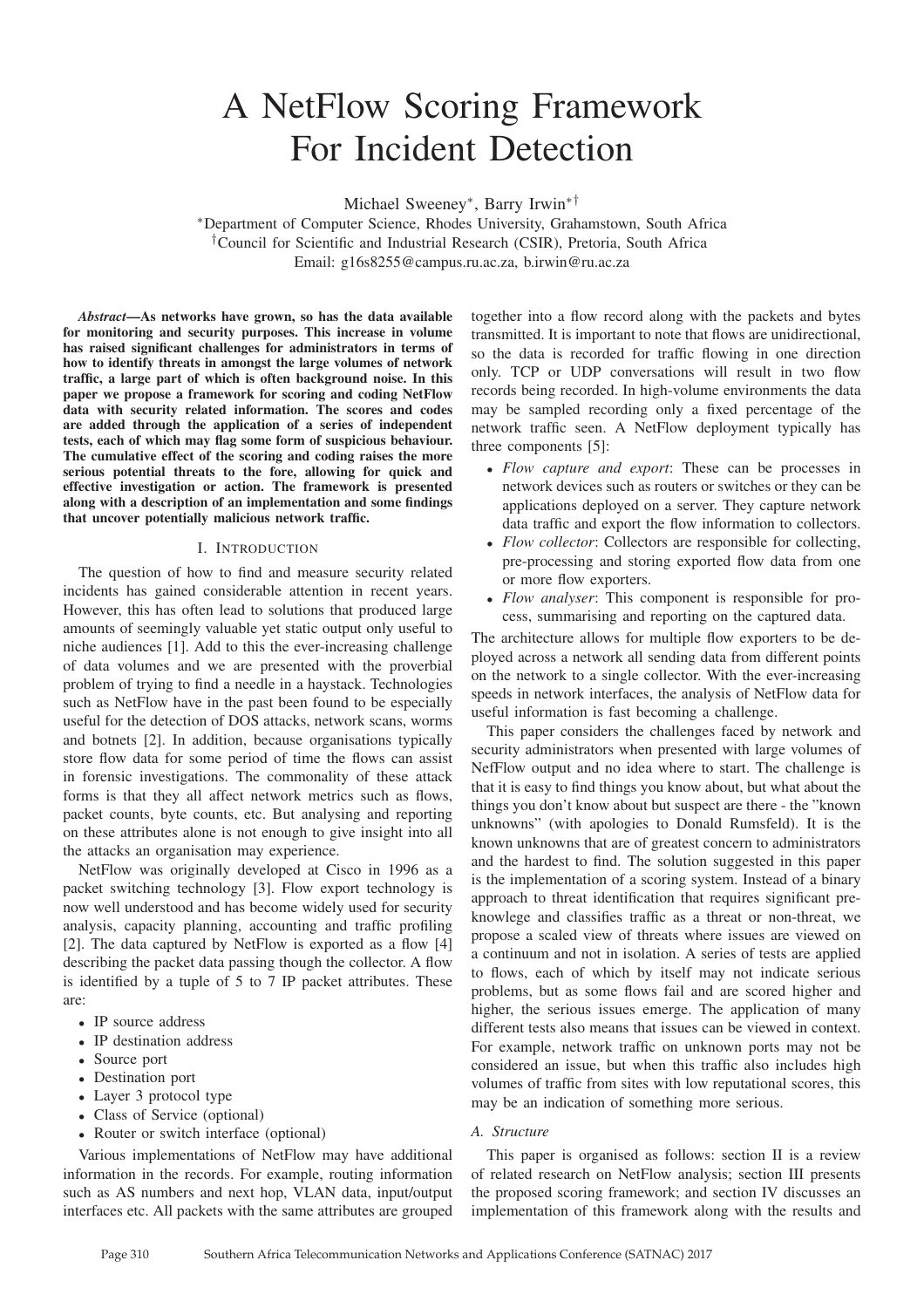some findings. Finally, section V looks at future work and section VI concludes the paper.

# II. RELATED WORK

In this section, we review the work that has been done in order to get insight into what approaches may be applicable to analyse. A common theme in prior research has been the use of blacklists and whitelists to preprocess the data (see Hofstede et al. [2], Verandi & Pihelgas [1] and Amini et al. [6]). Blacklists are lists of IP hosts suspected to be involved in malicious behaviours such as acting as botnet C&C nodes, known compromised node, known port scanners, etc. Often the blacklist may include reliability or reputation scores to give an indication of confidence in the hosts perceived threat. These lists are compiled and maintained by numerous security institutions such as Emerging Threats and AlienVault and are made available as regularly updated feeds. Whitelists are lists of IP hosts that are known to be reliable or common destinations that are not likely to be a risk. Examples of these are Google, Facebook and Amazon. The suggested approach is that flows with blacklisted hosts are marked as suspicious, while flows with whitelisted hosts can be ignored from any further investigation.

The use of traffic profiling for anomaly detection is discussed in [1] and [7]. This approach requires profiling either host or network traffic over a period of time and then using various methods for the detection of anomalies. This however requires that data that has been collected over a significant period of time in order to establish a baseline against which to look for deviations. Similar approaches look for network patterns on a much smaller scale. For example, scan detection can be done by counting distinct connection attempts made by a source within a particular time interval [8]. The performance and accuracy of these approaches depend on the time interval chosen. Probabilistic models have been used to try and improve this approach. Simple methods for detecting the spread of worms have also been used such as looking for unusual top-N connections or top-N bytes within a short time interval [9].

Flow data contains the TCP flags from the network conversation which allows for simple analysis to detect DOS attacks or scans. In [7] the authors describe the detection of DOS attacks by looking for unusual traffic targeting single hosts that has only the SYN or RST flag set. Flows with only the SYN flag set are typically the result of port scanning and can be recorded and reported on [6]. Finally, flows with illegal flag combinations (e.g. TCP FIN without an ACK) can also be detected and marked for further investigation [1]. A simple method of reducing the number of flows that require investigation is the filtering out of traffic to known hosts and ports [1]. An example of this is filtering out flows for traffic to and from port 25 from a known mail server from the dataset. Conversely, traffic to and from unknown ports or servers can be flagged for further investigation.

ICMP flow data can be used to detect scans or malicious connection attempts such as those caused by worms [9]. High numbers of ICMP destination unreachable or ICMP port unreachable messages to a host or hosts may indicate scanning or malicious connection attempts on a network. In [10] the authors propose an attack detection methodology whereby they compare flow characteristics to expected behaviour. In

particular, they consider brute force SSH attacks. By taking into account the network conversation traits of a failed SSH login attempt (i.e. session setup, number of login attempts, etc) they are able to reliably detect brute force attacks by looking for large number of SSH flows which only have between 11 and 51 packets. In [11] the authors propose a similar approach for the detection of botnets.By taking into account the characteristics of botnets and the related C&C activity they propose monitoring for patterns that could indicate a potential infection. For example, observing a large number of DNS requests from many hosts at the same time followed by other synchronised network traffic from the same hosts could be strong indicator of the existence of a botnet on a network.

A number of approaches using scoring of hosts based on flow attributes for automated threat detection have been proposed. As early as 2004 the MINDS system was proposed with the aim of solving the dependency in pre-knowledge for intrusion detection [12]. At the time threat detection relied heavily on threat signatures and manual intervention. The MINDS system aimed to solve this problem through the automatic assigning of an anomaly score to network connections. The higher this score the more likely the connection was suspect. High ranking connections could then be assigned to a network operator for further investigation. In [13] the authors propose using a similar approach to scoring hosts on a large internal network in order to detect APTs. They apply various statistical algorithms that use flow attributes (specifically number of bytes sent, number of flows, number of destinations) to score a host over time with a specific focus on detecting data exfiltration. Commercial vendors such as Cisco's IronPort have also implemented host scoring for threat detection and applications that can work with external reputation feeds to aid in scoring and alerting [14].

## III. PROPOSED SCORING FRAMEWORK

As can be seen in the previous section there are many approaches to threat detection using NetFlow data. Rather than pick one or two and attempt to implement them, a decision was made to try a variation on the data scoring approach. The aim of this new approach was a framework that could be used for identifying malicious traffic without any prior knowledge of what is being looked for. Each flow is scored in two ways: a goodness factor and a badness factor. These are purposefully kept as two individual scores in order to allow each attribute to be separately recorded and measured. This separation also allows for the identification of attacks against trusted hosts. For example if a host is involved in many good flows and then suddenly a burst of bad flows is detected, alarms can be raised.

It is important to note that flows are scored rather than hosts. A host's reputation may contribute to a flow score (for example, if it appears on a blacklist), however, the scores are applied to the flows. This distinction is important because it is the attributes of the flow or flows that we will use to identify suspicious traffic. In this model, a flow is scored by viewing its attributes from many different angles.

'*Goodness*' refers to how likely a flow is to be a normal network conversation, while '*badness*' is an indication of how likely a flow is to be suspect. By applying many different tests to flows and scoring them accordingly, an incremental measure of goodness or badness can be established. In addition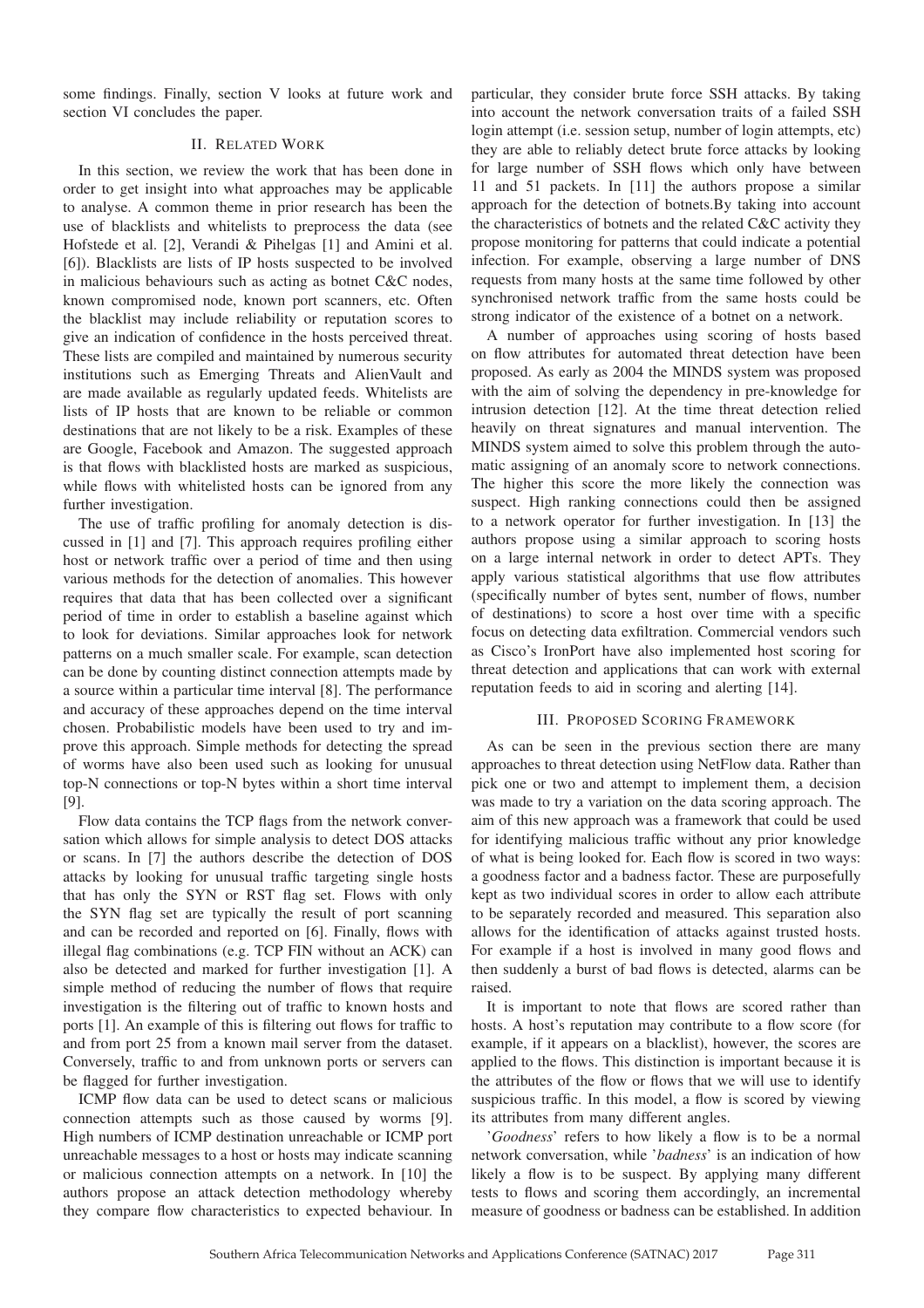to scoring, a record is kept on each flow of the tests which resulted in a score being increased. This coding of a flow score provides additional information that can be used to filter out different classes of malicious traffic. As more tests are applied the more suspect flows (with the highest badness score and lowest goodness score) can be easily identified and investigated. Different tests may increase a score by different amounts. For example, a SYN only flow may increase a badness score by 10 points, while a network flow between unknown ports may only score a five in terms of badness. The cumulative nature of the scoring and coding allows for information from multiple disparate sources to contribute to a score, thereby increasing the confidence levels in the outcome. Badness can also be used as a filter to exclude flows from further investigation. For example, all scanning traffic can be removed in order to focus on DOS activity. For the implementation of the scoring four attributes were added to each flow record:

- *Goodness Score*: an integer value used to score how 'good' a flow is.
- *Badness Score*: an integer value used to score how 'bad' a flow is.
- *Goodness Detail*: a list of reason codes that indicate which tests contributed to the goodness score.
- *Badness Detail*: a list of reason codes that indicate which tests contributed to the badness score.

To illustrate how the scoring works consider a test that first checks for flows with only the SYN TCP flag set. The test has a badness value of 10 and a code of 'SYN ONLY'. All flows that match the condition have their badness score increased by 10 and the code value appended to the badness detail attribute. As flows match test conditions their scores will go up with the detail attributes listing the tests that the flow matched. For example, a flow that matches the SYN only test with one of the hosts found in a threat intelligent blacklist would end up with a badness score of 20 and a detail string of 'SYN ONLY ALIEN VAULT'.

### IV. IMPLEMENTATION

An implementation of the scoring framework was undertaken and applied to a sample data set and the resulting scores reviewed. Based on the outcomes of the scoring a sample of score profiles was investigated in order to identify possible security related issues.

## *A. Test Dataset*

A sample of data was used from an small network, consisting of 60 active hosts on a /24 netblock consisting of mostly servers providing caching, mail, DNS and IP gateway services to a number of schools in the Eastern Cape. Two days worth of NetFlow traffic was collected from October and November 2016 totaling just over 37 million flows. The flow data was segmented into inbound, outbound and internal traffic (where the 'inside' network was considered to be the /24 netblock). Only inbound traffic was scored as this was assumed to be most likely to contain potentially malicious traffic. The scored data set consisted of 17.8 million rows of incoming traffic the majority of which was TCP (72%) followed by UDP (27%) and ICMP  $(1\%)$ .



Fig. 1. Score Reason Code Totals

#### *B. Scoring Model*

In order to test the scoring, a number of different classes of tests were applied to the flows. The first class of tests, shown in table I used reputation data to score the flows. One source was used for whitelisting and two for blacklisting. The next class of scoring, shown in table II, used features of TCP/IP in order to score the flows. Finally, the last scoring used specialised tests to score the data (table III). Because the tests are very specific, any flows that match are given a high score as a result.

Other than the last test (POSSIBLE\_TCP\_SCAN) all of the tests are executed on a per process level and could be done as part of regular flow processing. The custom TCP scan algorithm requires a large set of data to work on and flags a group of flows when the conditions match, making it more suitable for periodic batch processing. As can be seen, the emphasis in the scoring was on badness. This was done to see how effective the approach was in identifying possible threats. Once the tests had been applied and the flows scored, the flow data was analysed using the scoring data to look for suspicious traffic.

## *C. Score Outcomes*

Table IV presents the top 10 count of flows and their detail for all flows with a badness score greater than 0. While not deemed a serious threat, the number of incomplete flows on unknown ports stands out as a significant issue. The AlienVault blacklist scoring appears to have a lot more impact than the Emerging Threats one and traffic flows to dark IP address space is also prominent in the flow list.

In table V the reason codes of the scoring are presented, along with the top 10 flow count for all flows scoring a badness of 50 or higher. From the first entry in this table we can see strong evidence of TCP port scanning. A total of 317,380 flows are directed at non-existent hosts, at insecure TCP ports, TCP SYN only, and the custom flow matches the scan algorithm. It is also interesting to note that all top 10 entries in the list contain some indication of TCP port scanning. The custom SSH brute force test has also featured highly in the results coming in at number 6.

Figure 2 shows the top sources for the SYN only traffic.

Figure 1 breaks down the flow count of each badness reason code. The flow counts are mutually exclusive in that the same flow may be counted multiple times due to failing a number of tests. From the chart we note that unknown TCP conversations and flows with only the TCP SYN flag set each account for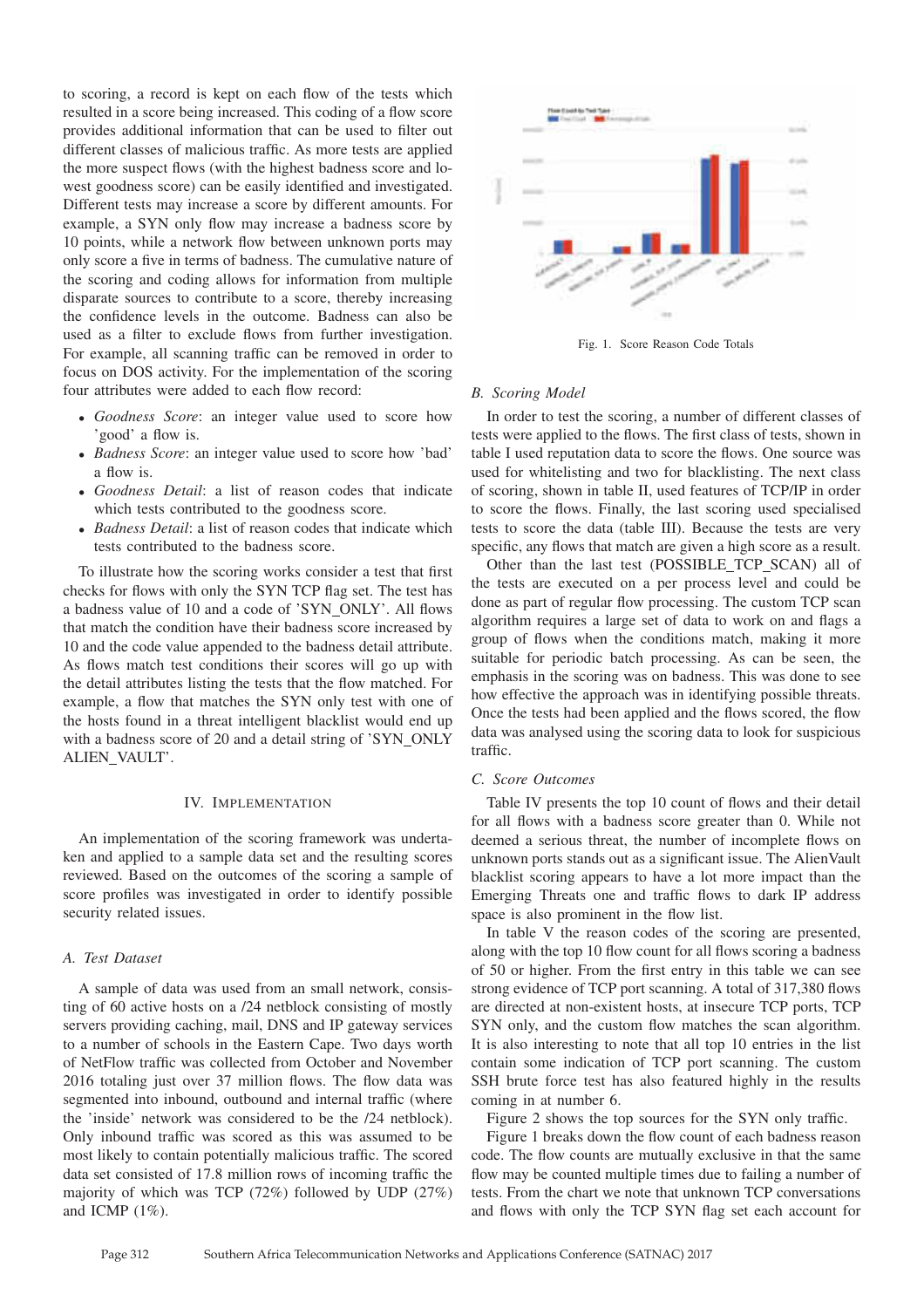#### TABLE I LIST BASED SCORES

| Class          | Code                       | Score | <b>Notes</b>                                                                                                                                                                                                                                                                                                                                               |
|----------------|----------------------------|-------|------------------------------------------------------------------------------------------------------------------------------------------------------------------------------------------------------------------------------------------------------------------------------------------------------------------------------------------------------------|
| Goodness       | NDPI IP                    |       | 10   A list of known hosts were extracted from the nDPI source code. This is a open source deep<br>packet inspection library which uses, amongst other things, a list of known networks to identify<br>traffic. The list includes netblocks for Google, Twitter, etc. Flows involving any of these hosts<br>had their goodness score increased by 10 [15]. |
| <b>Badness</b> | <b>ALIENVAULT</b>          |       | 10   IP addresses from the AlienVault threat intelligence database was used to flag flows with a badness<br>score of $10$ [16].                                                                                                                                                                                                                            |
| <b>Badness</b> | EMERGING<br><b>THREATS</b> |       | 10   IP addresses from the AlienVault threat intelligence database was used to flag flows with a badness<br>score of $10$ [17]                                                                                                                                                                                                                             |

# TABLE II

IP FEATURE BASED SCORES

| Class   | Code                | Score | <b>Notes</b>                                                                                         |  |
|---------|---------------------|-------|------------------------------------------------------------------------------------------------------|--|
| badness | <b>INSECURE TCP</b> |       | Any flow that included traffic to a list of TCP or UDP ports deemed to be insecure protocols         |  |
|         | PORTS               |       | (e.g. telnet, ftp, rsh, etc) was scored as bad. See [18] for examples.                               |  |
| badness | <b>DARK IP</b>      |       | 10 Traffic directed at dark IP addresses on the internal network was considered to be suspicious and |  |
|         |                     |       | scored as bad. In the initial data analysis phase it was determined that there was only 60 active    |  |
|         |                     |       | hosts on the internal network. The rest of the /24 netblock was dark IP address space.               |  |
| badness | <b>UNKNOWN</b>      |       | Any traffic flows between unknown or unassigned source and destination TCP or UDP ports was          |  |
|         | <b>PORTS</b>        |       | flagged as an anomaly and scored as bad. The list of known ports was taken from the services         |  |
|         | CONVERSATION        |       | file on an Ubuntu server. A low badness score was used, as traffic of this nature is not always      |  |
|         |                     |       | an issue.                                                                                            |  |
| badness | SYN ONLY            | 10    |                                                                                                      |  |

#### TABLE III CUSTOM SCORING

| Class   | Code                        | Score | <b>Notes</b>                                                                                                                                                                                                                                                                                                                                                                                                                                    |
|---------|-----------------------------|-------|-------------------------------------------------------------------------------------------------------------------------------------------------------------------------------------------------------------------------------------------------------------------------------------------------------------------------------------------------------------------------------------------------------------------------------------------------|
| badness | SSH BRUTE<br>FORCE          | 20    | By applying a simple version of the methodology described in [10] possible SSH brute force<br>attacks are scored. The test looks for any flows to port 22 with between 11 and 51 packets in<br>the flow.                                                                                                                                                                                                                                        |
| badness | POSSIBLE TCP<br><b>SCAN</b> | 20 l  | For this test flows are grouped by destination port and counted along with a average number of<br>packets per flow. Any group with more than 1000 flows and less than 4 packets per flow was<br>considered to indicate possible scanning of the destination port associated with the group. The<br>reasoning being that a large number of flows to a port with very few packets per flow was an<br>indication of general scanning to that port. |

| Coding Detail                                | Flow Count |
|----------------------------------------------|------------|
| UNKNOWN PORTS CONVERSATION                   | 3,579,403  |
| <b>SYN ONLY</b>                              |            |
| UNKNOWN PORTS CONVERSATION                   | 1,131,551  |
| DARK IP UNKNOWN PORTS CONVERSATION           | 830,488    |
| <b>SYN ONLY</b>                              |            |
| <b>ALIENVAULT</b>                            | 784,267    |
| ALIENVAULT UNKNOWN PORTS CONVERSATION        | 770,071    |
| <b>SYN ONLY</b>                              |            |
| <b>DARK IP</b><br><b>INSECURE TCP PORTS</b>  | 317,380    |
| POSSIBLE TCP SCAN SYN ONLY                   |            |
| INSECURE TCP PORTS POSSIBLE TCP SCAN         | 98,835     |
| <b>SYN ONLY</b>                              |            |
| POSSIBLE TCP SCAN                            | 60,206     |
| UNKNOWN PORTS CONVERSATION                   |            |
| <b>SYN ONLY</b>                              |            |
| POSSIBLE TCP SCAN<br><b>DARK IP</b>          | 51,958     |
| UNKNOWN PORTS CONVERSATION                   |            |
| <b>SYN ONLY</b>                              |            |
| <b>ALIENVAULT</b><br>DARK IP<br><b>INSE-</b> | 41,034     |
| <b>CURE TCP PORTS</b><br>POSSIBLE TCP SCAN   |            |
| <b>SYN ONLY</b>                              |            |
| TABLE IV                                     |            |

FLOW COUNTS BY CATEGORY

more than 50% of the total inbound traffic. The custom TCP scan detection algorithm has only flagged 5% of flows as possible scans in contrast to the SYN test.

Figure 3 compares the top destination ports for the flows identified as possible scans using both the SYN only approach and the custom scan detection algorithm. It is interesting to

| SCOTES JU and right with County               |                   |  |  |  |  |  |
|-----------------------------------------------|-------------------|--|--|--|--|--|
| <b>Coding Detail</b>                          | <b>Flow Count</b> |  |  |  |  |  |
| <b>DARK IP</b><br><b>INSECURE TCP PORTS</b>   | 317,380           |  |  |  |  |  |
| POSSIBLE_TCP_SCAN SYN_ONLY                    |                   |  |  |  |  |  |
| <b>ALIENVAULT</b><br>DARK IP<br><b>INSE-</b>  | 41,034            |  |  |  |  |  |
| CURE_TCP_PORTS<br>POSSIBLE TCP SCAN           |                   |  |  |  |  |  |
| SYN ONLY                                      |                   |  |  |  |  |  |
| ALIENVAULT INSECURE TCP PORTS POSSI-          | 12,914            |  |  |  |  |  |
| BLE TCP SCAN SYN ONLY                         |                   |  |  |  |  |  |
| ALIENVAULT DARK IP POSSIBLE TCP SCAN          | 6,926             |  |  |  |  |  |
| UNKNOWN PORTS CONVERSATION                    |                   |  |  |  |  |  |
| SYN ONLY                                      |                   |  |  |  |  |  |
| ALIENVAULT DARK IP POSSIBLE TCP SCAN          | 4,599             |  |  |  |  |  |
| <b>SYN ONLY</b>                               |                   |  |  |  |  |  |
| <b>POSSIBLE TCP SCAN</b><br><b>ALIENVAULT</b> | 2,251             |  |  |  |  |  |
| <b>SSH BRUTE FORCE</b>                        |                   |  |  |  |  |  |
| EMERGING THREATS DARK IP<br>POSSI-            | 851               |  |  |  |  |  |
| BLE TCP SCAN SYN ONLY                         |                   |  |  |  |  |  |
| <b>EMERGING THREATS</b><br><b>ALIENVAULT</b>  | 647               |  |  |  |  |  |
| POSSIBLE TCP SCAN<br>DARK IP                  |                   |  |  |  |  |  |
| UNKNOWN PORTS CONVERSATION                    |                   |  |  |  |  |  |
| SYN ONLY                                      |                   |  |  |  |  |  |
| ALIENVAULT EMERGING THREATS DARK IP           | 496               |  |  |  |  |  |
| INSECURE TCP PORTS POSSIBLE TCP SCAN          |                   |  |  |  |  |  |
| SYN ONLY                                      |                   |  |  |  |  |  |
| ALIENVAULT EMERGING THREATS DARK IP           | 381               |  |  |  |  |  |
| POSSIBLE_TCP_SCAN SYN_ONLY                    |                   |  |  |  |  |  |
| <b>TABLE V</b>                                |                   |  |  |  |  |  |

 $50 - 4$  Higher with  $C_2$  High

FLOW COUNTS BY CATEGORY WITH BADNESS SCORE 50 AND HIGHER (TOP 10)

note that while the the total ports flagged in each case are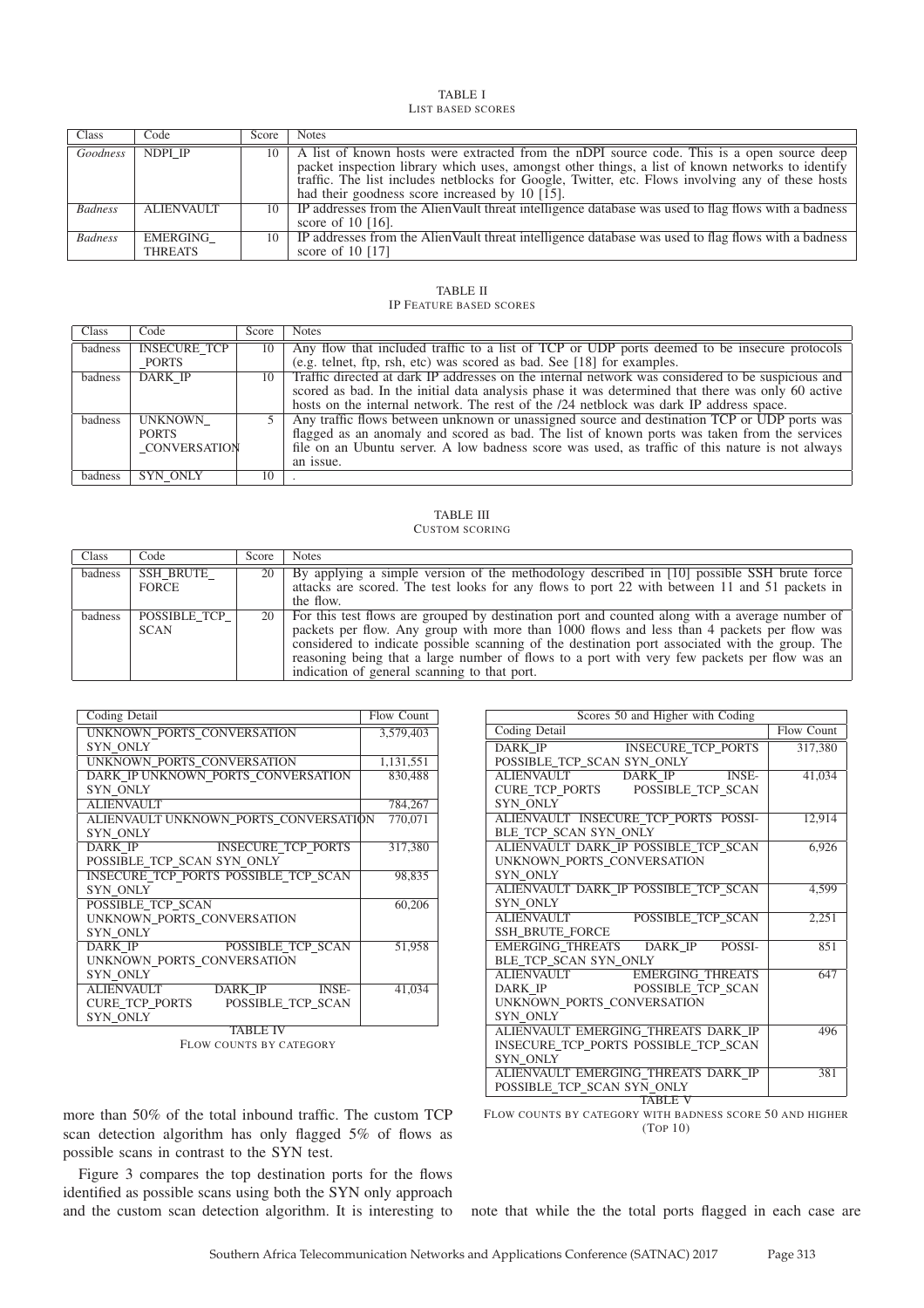

Fig. 2. Top Sources for SYN Only Flows

significantly different in number, there is a lot of commonality in the top 10 scanned ports identified. Reviewing the flows in detail we find that a large number of the SYN only flows appears to be non-malicious traffic sent in low volumes from a large number of hosts across a wide range of ports making it unlikely to be a targeted scan. This indicates that a SYN only test has a large number of false positives. The custom algorithm by its nature looks for a large number of flows of a specific type and therefore has a different profile. The overlap of the two tests has the potential to be the strongest indicator of focused scanning.

#### *D. Sample Findings*

The four potential threats identified through the scoring process are:

- Highest scoring flows. These have the highest badness and therefore are obvious candidates for investigation.
- Potential TCP scans of insecure ports. Two different scoring approaches have identified evidence of scanning of the network.
- High number of TCP conversations between unknown source and destination ports. This bears investigation due to the large flow counts.
- Potential SSH brute force attempts to test the custom scoring approach.

*1) Top Score:* A total of 496 flows scored a badness of 70. Looking at the flows in question we note that both reputational tests have contributed to their badness scores as a result (ALIENVAULT and EMERGING\_THREATS). Looking at the source IP addresses of these flows, we find that 468 of the flows are from two hosts. Both hosts are from Chinese IP addresses and more specifically from the securityresearch.360.cn domain. The ports in question are MSQL (1433) and MySQL (3306). By widening our analysis to include all traffic from these hosts we find that they are scanning 13 different ports on the network (81, 443, 1080, 1433, 3306, 3306, 3389, 3389, 4899, 5800, 8009, 8081, 27017).

*2) TCP Scans:* By searching for all inbound flows with the POSSIBLE TCP SCAN and SYN ONLY score code and grouping by destination port, it was found by far the majority of flows (443,187) were for traffic to port 23 (Telnet). Looking at the target IP addresses it was found that each of the 253 addresses on the internal network had on average 1,753 connection attempts. A maximum of 1,979 attempts and minimum

of 1,627 indicated that the scan was fairly evenly spread across the internal network. Looking at the source host's IP address the traffic was found to originate from 253,788 unique hosts with the majority of source hosts being participants in under 10 flows. Looking at source ASNs it was found that the top three sources of the scans, accounting for 30% of the total flows, were a Chinese ISP, a Taiwanese ISP and a Vietnamese ISP. The source organisation of these flows, the large number of sources of the flows, the target port and the dates led to the conclusion that this traffic profile matched that of the the Mirai botnet as described in [19] and [20]. Further investigation revealed 68,002 flows to port 2323 that appeared to be connection attempts related to Mirai.

*3) Unassigned TCP Port Conversations:* Although it is not unusual to have traffic flows between two non-assigned TCP ports an unusually high number of flows were identified to a single port on a host on the local network. A total of 700,768 flows were found from the outside network to port 45554 on the inside network. Of these 698,382 were to 196.21.242.189 (ap-music.kc.ecap.eschool.za). These flows accounted for over two gigabytes of outbound traffic and almost 500 megabytes of inbound traffic. The flows originated from 6,195 different unique hosts. The only possible explanation for this traffic comes from an entry found on a blog advertising open public SOCKS proxies (https://b0ylasr0.blogspot.co.za/2016/11/vipsocks-5-free-05112016 80.html). The host and port number in question is listed a post dated 5th November 2016. Without knowledge of whether or not this was an approved service, it should probably be investigated further.

*4) SSH Brute Force Attempts:* Looking at the hosts on the network flagged as potential targets of SSH brute force attacks (SSH\_BRUTE \_FORCE code) it was found that three hosts where the target of the attacks, 196.21.242.130 (gateway.sdpschool.org), 196.21.242.93 (kcweb.async.org.za) and 196.21.242.68 (lair.moria.org). The last host was targeted more than the first two combined (1,264 flows). Over half of the attempts on 196.21.242.68 came from just two IP addresses located in China.

## V. CONCLUSION

On the one hand NetFlow provides a rich source of information, while on the other it can also be seen as a source of too much information. Because of the sheer number of permutations possible in the attributes that identify a unique flow, the number of flows in a data set can be overwhelming and finding points of interest can be a challenge. Researchers in the field have taken numerous approaches, but generally they tend to focus on identifying specific threats or classes of threats. In this work we have taken a different approach and proposed a general scoring framework that allows for the application of a number of diverse methodologies for threat detection and then applying incremental scoring and coding of flows based on the outcome of the test. A benefit of this approach is that many different potential threat identification approaches can be combined in order to identify high-risk flows with a strong level of confidence. In addition, the scoring has allowed us to apply and compare different detection methods in order to filter out false positives as in the case of potential scans. Finally, the reason codes and score can be used to remove known but uninteresting data, allowing us to focus on more unusual events. The approach has shown